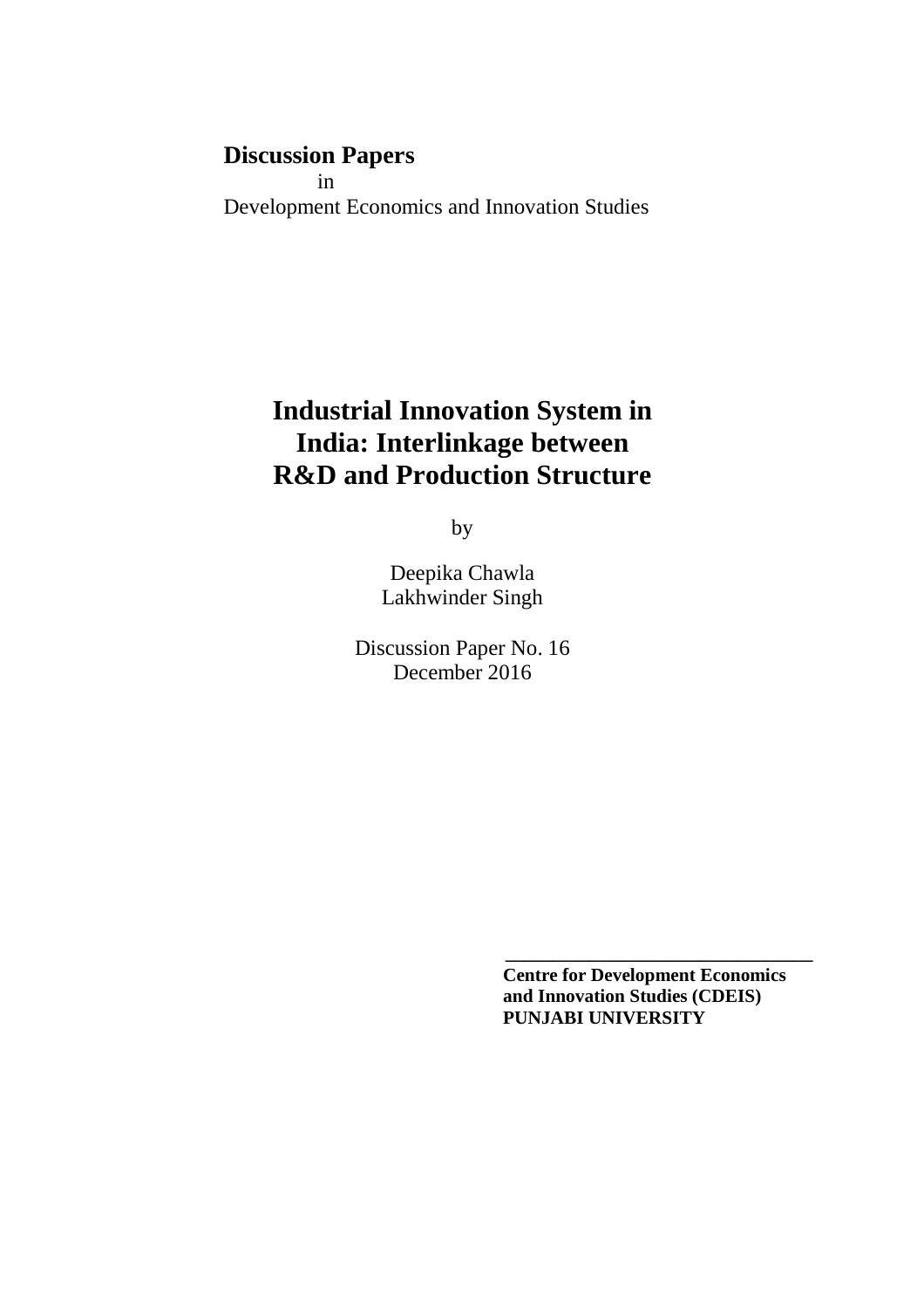## **Industrial Innovation System in India: Interlinkage between R&D And Production Structure**

**Deepika Chawla\* Lakhwinder Singh\*\***

#### *Abstract*

The present study attempts to examine the co evolution of industrial R&D structure and industrial production structure in India. This study covers the period 1981-2010 while classifying the industries into four industrial categories i.e. H-T, M-H-T, M-L-T and L-T. Trend growth rates and Karl Pearson's correlation coefficients are used to establish the relationship between structural change in industrial R&D and industrial output structure. The main findings highlight the structural transformation in industrial R&D is well evident with rising importance of H-T and M-H-T group of industries in R&D whereas M-L-T and L-T industrial R&D recorded declining trends.This study for the first time established empirical relationship between co evolution of structural change in industrial R&D and industrial output structure except M-L-T group of industries. An important policy implication that emerges for the sectoral innovation system is that developing countries like India should devote mote efforts to strength the innovation system while devoting higher proportion of resources for innovations.

Keywords: R&D expenditure, structural change, industrial structure, Co evolution, India.

l

<sup>\*</sup> Research Scholar, Department of Economics, Punjabi University, Patiala, Email: deepikaeco@gmail.com

<sup>\*\*</sup> Professor, Department of Economics, Punjabi University, Patiala, Email: lakhwindergill@pbi.ac.in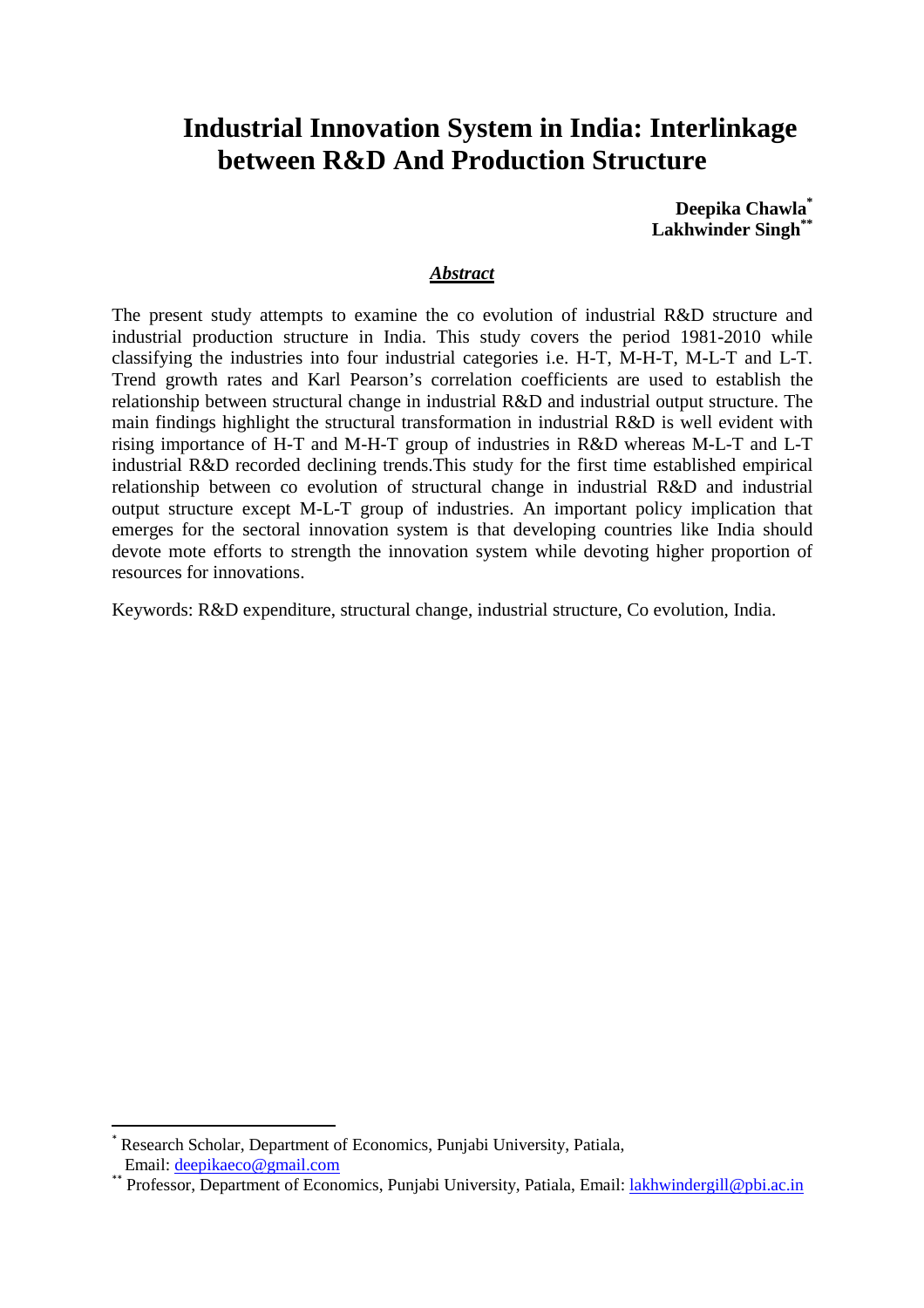#### **I. Introduction**

Development is strongly associated with the transformation of structure of the economy. It entails not only the broad sectoral shifts among the three major sectors of the economy rather changes within industrial sector constitutes one of the most important traits of the modern economic growth. The descriptive account of structural change dates back to seminal work of Hoffman in terms of declining ratio between consumer and capital goods **(Hoffman 1958)**. Kuznets in his "stylized facts" also explains rising importance of producer goods in manufacturing whereas share of consumer goods fall **(Kuznets 1966)**. It is further validated by Chenery through empirical testing of patterns of industrial growth **(Chenery 1960)**.

The role of technical change along with associated institutional arrangements in modern economic growth accompanying structural transformation has been acknowledged by different structural economists from time to time in one form or another thus ranging from epochal innovations along with new social inventions and changes in preexisting organizational structure of the society, uneven technical advance and associated economies of scale and changes in factor proportions**(Kuznets 1966, Salter1960 and Chenery 1960)**.Technological progress which gives rise to new products, processes and new ways of using raw material acts as a major driver for changes in the industrial sector. Higher the rate of technological progress, faster will be the rate of structural change**(Kuznets 1966).**But Classical production function considered this technological progress to be exogenous **(Solow 1957)** and it is in late twentieth century that efforts are geared towards endogenise economic growth where R&D, human capital, education and skilled labour force play significant role in affecting long-term growth of nations **(Lucas 1988; Romer 1986)**.Although technological progress might be associated with many indicators i.e. R&D, scientific and technical manpower, patents, scientific and technical papers published. But due to limitations associated with many of these measures, it is R&D which is mainly considered to be representing technological progress. The role of R&D in raising productivity and growth of nations is well highlighted in the work of Griliches and Terleckyj **(Griliches 1980; Terleckyj 1980).** So, it becomes reasonable to argue that structural change in industrial R&D may lead to structural change in the economy.

The structural transformation in Indian scenario dates back to the inception of second five-year plan when planners grandly and ambitiously sought to transform the structure of the economy. Although broad-based licensing policy was adopted for the import of technology keeping in view the weak technological capabilities of India then, equivalent was the importance assigned to developing India's own technological base in order to build selfreliant industrial system in the long-run. Consequently, R&D expenditures expanded significantly over the first three five year plans and many institutions also came into being, thus highlighting the role of technology and institutional mechanism in transforming the structure of the economy**(Nayar,1983)**. Thus, upholding the role of technical change along with institutional mechanism in structural transformation, the present study therefore adopts the systems of innovation approach to examine the role of various actors, institutions and government in determining the industrialization and structural transformation in Indian scenario.

It is the seminal work of **Christopher Freeman** which provides stark evidence of well establishing the supermacy of 'National Systems of Innovation' in the era of globalization where national education systems, scientific and technical institutes, government policies and interdependence of foreign imports and domestic technical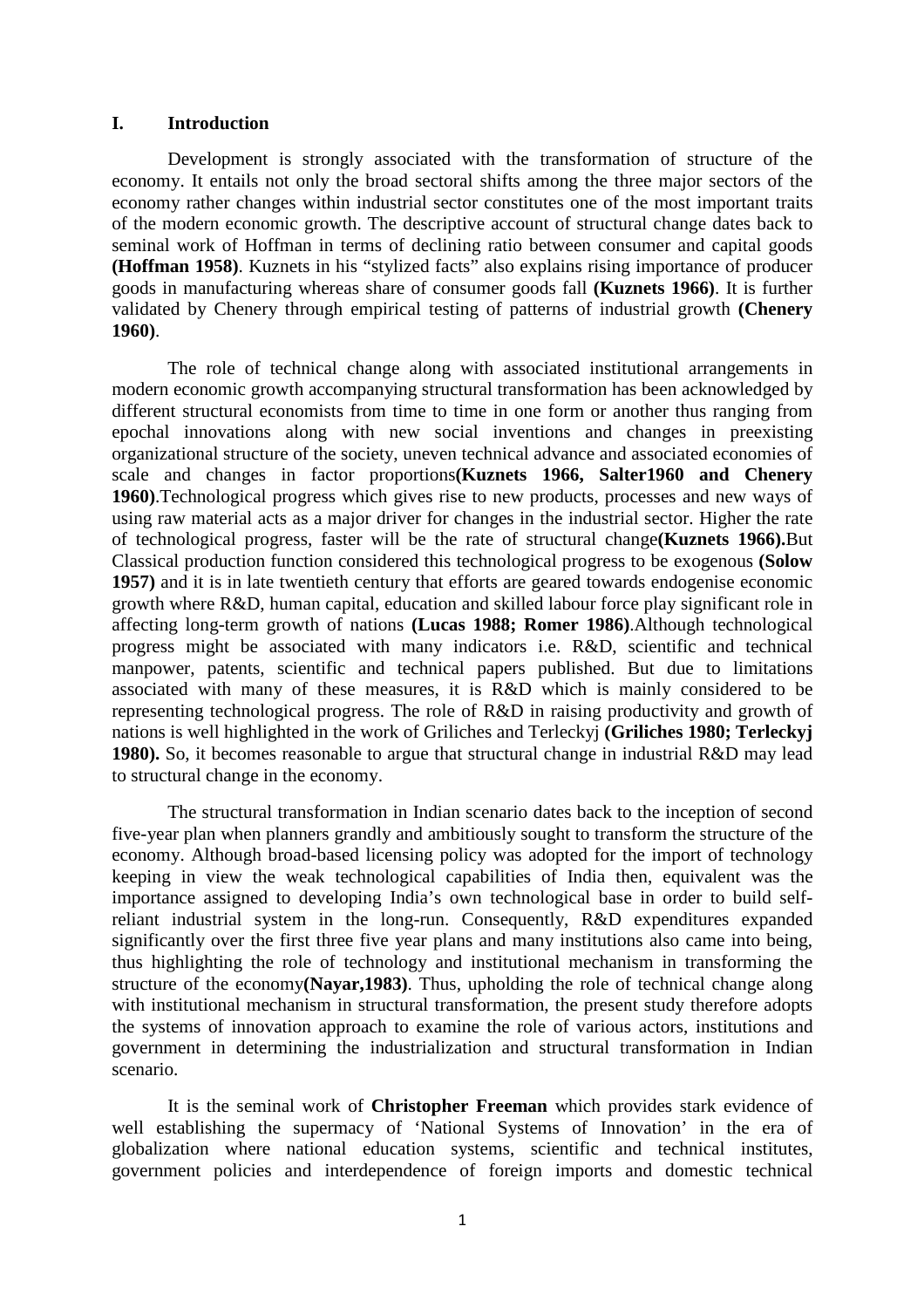development are of utmost significance. They derive their importance from the fact of successful overtaking of Britain by Germany and later on, Japan outstripping the American and European economies **(Freeman, 1995 and Nelson, 1993)**.Until now in India, it is the national innovation system perspective being frequently dealt with. However, it is in recent times that that interest has grown to deal with innovations in the manufacturing sector specifically which nonetheless points to the development of sectoral system of innovation in Indian perspective. **Malerba's** concept of Sectoral Innovation System provides multidimensional and integrated view to understand the structure, dynamics and transformation of sectors. Sectoral system is a set of new and integrated products and set of agents carrying out market and non-market transactions for innovating, producing and sale of those products. Here, different sectors operate in different technological and learning regimes and are characterized by specific demand, technologies and networks of relationships among heterogeneous firms and non-firm organizations. In addition, different institutions whether national or sectoral operate in different sectors, thus favoring the growth of some whereas neglecting others. Sectors also undergo transformation through the change in their technological regimes from Schumpeter- mark I pattern to Schumpeter-mark–II and the knowledge base either in the direction of dominant design or drastic change **(Malerba, 2002).Mani (2007)** while providing picture of SSI of pharmaceuticals industry shows that it is one of the most innovative industry in manufacturing sector in India whereby fiscal incentives for R&D, government research institutes, patent regime and price regulation structure have been instrumental for making it innovative. **Joseph (2012)** while dealing with SSI of ICT sector highlights the role of government, trained personnel and technical infrastructure for the remarkable growth of this sector. Further, **Mani (2010)** describes the evolution of SSI of high-tech industry i.e. aerospace industry in India and also throws light on the shift of its activities from defense to civil-oriented later on. It also describes the significant importance being assigned to aerospace industry in manufacturing sector as this industry alone secures 12% of India's gross expenditure on R&D. **Watkins (2015)** attributes the growing innovative activities of high-tech sectors like ICT, biotech and software to the special role being played by industry associations like NASSCOM and biotech industry associations like ABLE and AICBA.

From the above discussion, it can be safely said that the structural transformation of the industrial R&D is relatively neglected area of research. How growth and emergence of these industries affect the structural transformation in industrial R&D has not yet been dealt with and how structural transformation in industrial R&D is related to structural transformation in industrial output? The present study therefore tries to fill this gap by examining these two issues in detail. The rest of the paper is organized as follows. Apart from introduction, the review of relevant literature both of theory and empirical evidence is presented in section two. Data Base and methodology is developed in section three. The empirical evidence containing growth and structural transformation of industrial R&D is presented in section four. Growth and structural transformation of industrial output structure is empirically examined in section five. The relationship between structural change in industrial R&D and industrial output structure is empirically tested in section six. Summary and concluding remarks are presented in the last section.

#### **II. Innovations and Structural Change: A brief review of literature**

**Kuznets(1966)** exhibits the role of epochal innovations and the associated institutional arrangements in modern economic growth during mid-eighteenth to midtwentieth century, accompanying sectoral shifts with emphasis on changes in the structure of industrial sector. Findings reveal that manufacturing appears to be rapidly growing sub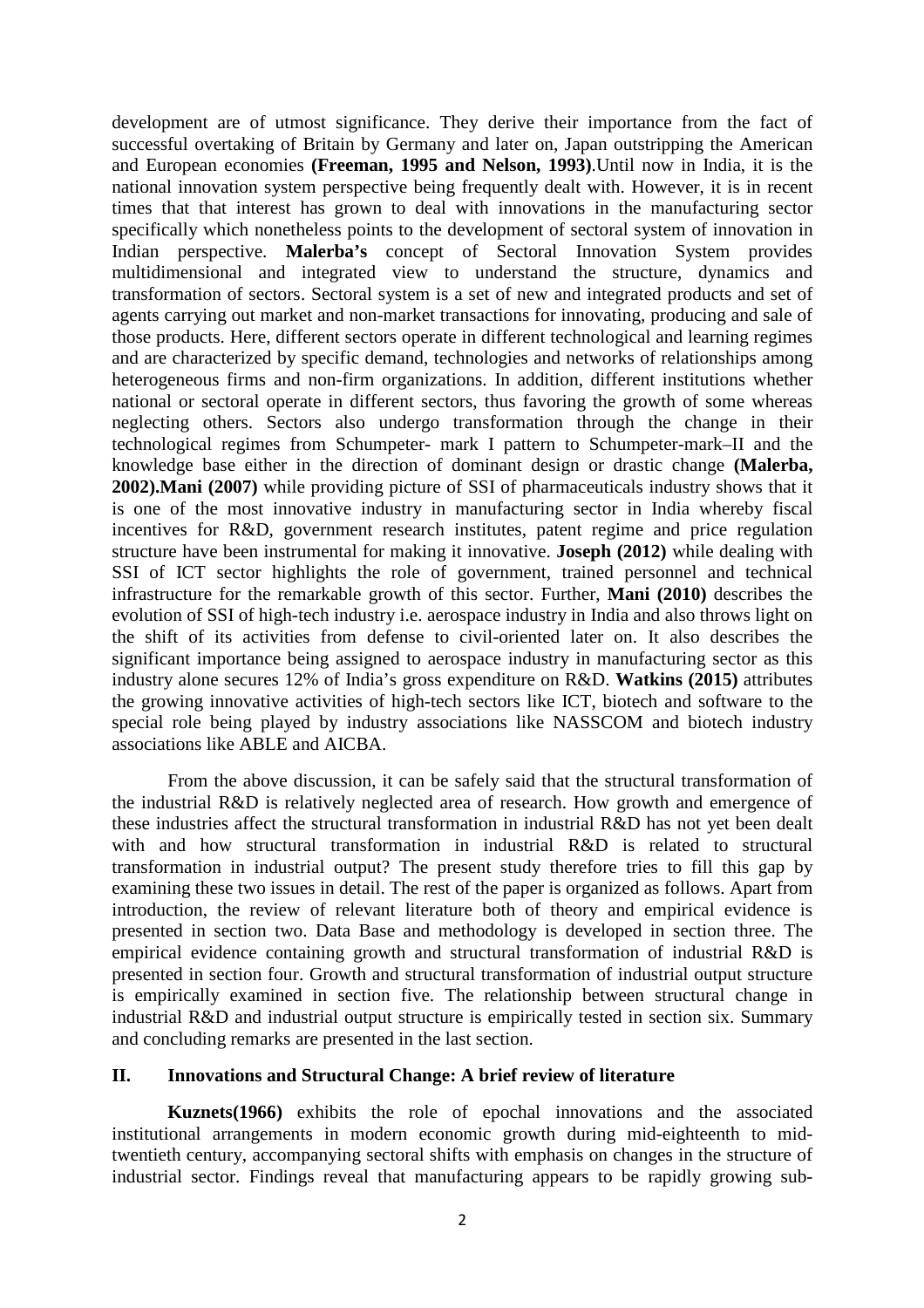division of the industrial sector and within manufacturing, there is a marked shift from consumer to producer goods.The study highlights that technological change is a major determinant of structural transformation and higher the technical change, faster will be rate of structural transformation. **Salter(1960)** while analyzing the sample of 28 British industries, highlight that structural change originate in uneven rates of technical progress and associated potential economies of scale whereby technically progressive industries like electricity, chemicals, cutlery and steel tubes owing to their falling costs and relative prices are able to significantly increase their share in the total output of twenty-eight industries from 10.5% to 42.6% during 1924-50 whereby stagnant industries due to their rising costs and increasing prices are unable to match the performance of the former, thus decreasing their relative importance in the output structure as whole. **Chenery (1960)** empirically investigates the patterns of growth for all sectors of industry, using cross-sectional data for the period 1950- 56 and further explains that it is changes in factor proportions which further cause systematic shift in comparative advantage as per capita income (PCY) rises. Results show that as income rises from \$100 to \$600 per head, share of investment goods in total manufacturing output rises from 12% to 35% whereas consumer goods' share falls from 68% to 35%, with the share of intermediate goods almost remaining constant. **Chenery, Robinson and Syrquin(1986)** while analyzing the **'standard pattern of structural transformation'** shows that structural transformation is analyzed in conjunction with the changes in the final demand, intermediate demand and shifts in comparative advantage as factor proportion changes. Findings show that as PCY rise from level1 \$ 140 to level5 \$ 2100, share of manufacturing in GDP rises from 15% to 35% whereas that of primary production falls from 38% to 9%, with the share of services remaining unchanged. Within manufacturing, shift occurs from light towards heavy industries. **Kadar(1984)** hints at the modified form of structural change taking place in the world economy during 1970's whereby different driving forces i.e. institutional, technological and military have worked behind this transformation. Findings of the study show marked shifts within manufacturing sector whereby shares of some industries fall and shifts in gravity centre of industries towards low-cost industries is well evident.**Bagchi(1987)** presents the picture of structural transformation in three developing countries i.e. India, China and South Korea and brings out the important fact that the same historical pattern of structural change of developed countries cannot be expected in the developing countries owing to increasing diffusion of innovations to developing countries, changing location of manufacturing activities and changing implication of Engel's law depending on the nature of existing social organization. In addition to plethora of descriptive literature extracting stylized facts of economic development,**Palan and Schmiedeberg (2010)**contributes empirically by testing structural convergence among 14 European countries for 1970-2005 wherein intersectoral heterogeneity index reveal significant inter-sectoral convergence as evident from the decline in its value from 0.08 in 1970 to 0.035 in 2004 and results of inter-industry convergence shows the general shift of all countries towards high-tech industries.**Szirmai (2012)** while providing theoretical arguments and empirical evidence on structural transformation, taking into account 67 developing nations and 21 developed countries for the period 1950-2000, brings at forefront the importance of manufacturing as an "engine of growth" in developing nations as evident from the success of East Asian economies.

 The above-mentioned studies of structural transformation provide well-marked evidence of the fact that technological change either in one form or another has always been the driving force behind the structural transformation in the economy.Though technological change being earlier considered exogenous in the classical literature failing to provide justification for 'residual'. It is the spurt of endogenous growth theories which embarked on well-establishing the role of R&D, education, human capital, ideas and knowledge in the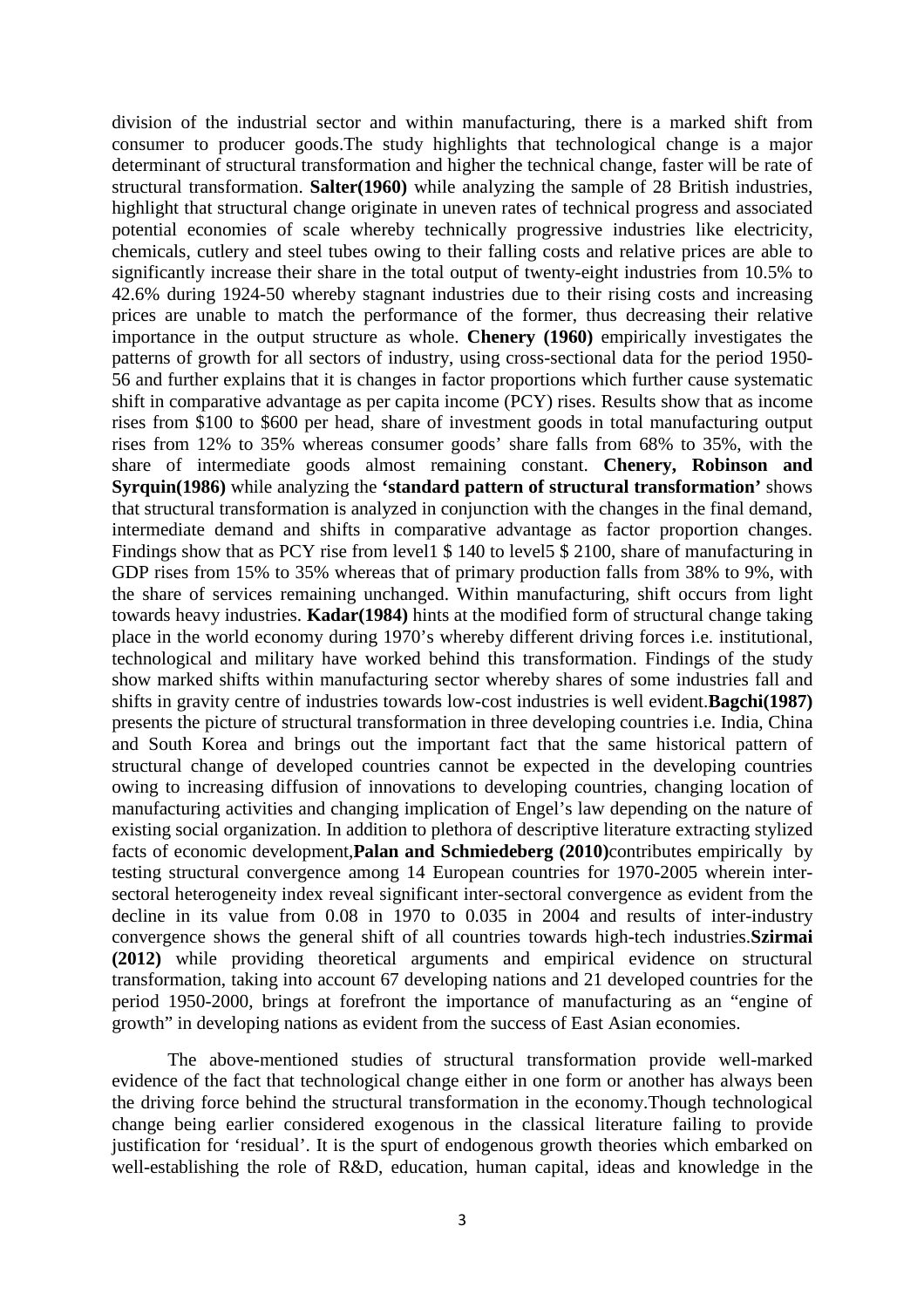economic growth of nations, thus relegating the earlier sources of growth to somewhat minor position **(Solow1957; Lucas1988 and Romer 1990)**.Nevertheless, technical change might be associated with any of these activities, it is mainly R&D expenditure being frequently used as a surrogate for all these activities **(Freeman 1995)**. Today, the economic growth of nations is well gauged from the quantum of resources diverted towards industrial R&D expenditure**(Miozzo and Walsh 2006)**. The rate of growth of nations is positively and significantly affected by the rate of their technological progress **(Fagerberg and Verspagen2002).**Further, **Griliches(1980)** establishes the importance of industrial R&D by providing econometric evidence of positive relationship between R&D and total factor productivity growth of nations. Scholars of technical change have stressed that industrial R&D in developing nations is necessary not only for generating innovations but it also facilitates the assimilation of new technologies developed elsewhere, hence keeping the economy abreast of latest technologies developed elsewhere**(Cohen and Levinthal1989).** In addition,Government provide impetus to industrial R&D by resorting to fiscal incentives also as direct tax incentives are most popular in India **(Mani 1997).**Industrial R&D in India has considerably risen from 97 million in 1990-91 to 376 million in 2000-01 and finally to 1812 million in 2009-10.Further, Major chunk of Gross expenditure on R&D (GERD) in India is allocated to industrial sector only thus ranging from 28% of GERD in 1997-98 to 34.2% in 2009-10.Further, structure of industrial R&D in India highlights its concentrated efforts in few industries only as only ten leading sectors account for 80-85% of total industrial R&D over a period of time **(Research and Development Statistics and Research and Development in Industry, Various issues).**Here, evolutionary approach also stresses the importance of sectoral system of innovation (SIS) which provide conducive environment for the innovative activities of some specific sectors whereas it constrains the innovation in another. In addition, national institutions i.e. patent system, property rights and anti-trust regulations and interactions among various actors of SIS play remarkable role in influencing the innovative activities of sectors **(Malerba 2002).**

Hence, the theory of structural transformation provides well marked evidence of the changes in structure of production and employment and changes within the industrial sector where significance of old industries decline and new ones gain importance. But in the knowledge economy era where role of industrial R&D, education and human capital is gaining importance and relegates the other sources of growth to minor position, there is a need that structural change within industrial R&D should also be tested. Although theoretical framework provides well marked evidence on the growth of industrial R&D over a span of time and the concentrated structure of industrial R&D in India.Hence, this descriptive account of structural transformation in industrial R&D in India needs to be empirically tested over a long period of time. Also, how structural change in industrial R&D is related to structural transformation in industrial output structure.

#### **III. Data Sources and Methodology:**

 Since the present study aims at analyzing growth and structural change in industrial R&D, OECD industrial classification 2007 based on technological intensity measures fits well in this case wherein industries have been classified into high-tech(H-T), medium hightech (M-H-T), Medium Low-tech (M-L-T) and Low-tech (L-T) category based on their respective R&D intensity (R&D/value added). This study divides the whole industrial sector into four industrial categories H-T, M-H-T, M-L-T and L-T. Further, Industrial sector consists of private and public sector in India and industries have been classified in both of them on similar lines. Variable such as industrial R&D expenditure is being used for growth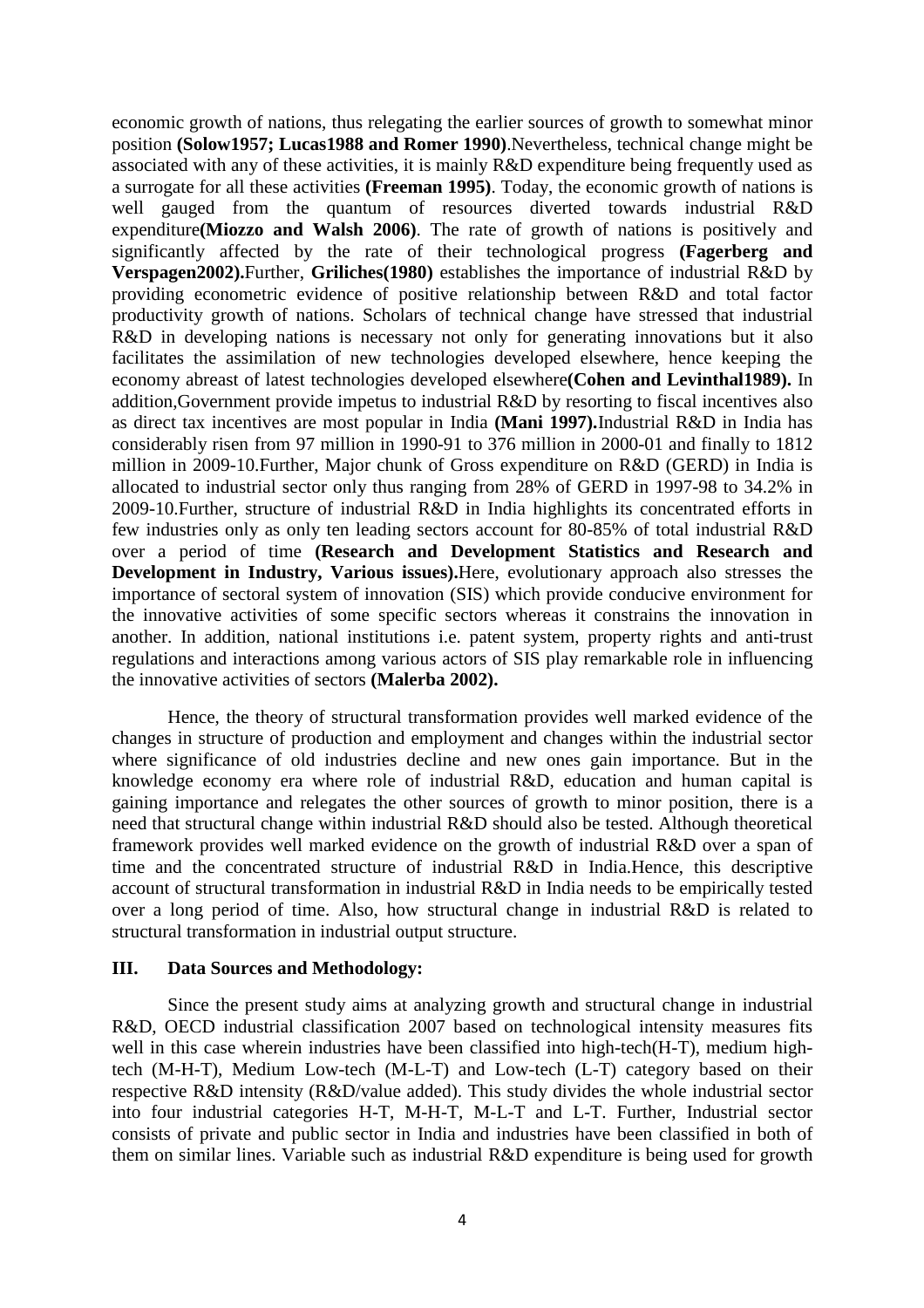and structural change analysis. Method such as trend growth rate is being used for estimation of industrial R&D expenditure growth rate i.e.  $Y_t = Y_0(1 + r)^t$ .

Further, while examining structural transformation in industrial R&D, respective shares of each industrial class in total R&D expenditure is being calculated.

Apart from growth and structural change analysis of industrial R&D, the next issue being examined in this study is to find out the relationship between industrial R&D expenditure structure (R&D intensity) and industrial output structure (value added intensity).This will allow us to examine the co-evolution of the structural change in industrial innovation system and industrial production system. In order to examine the relationship between R&D intensity and value added intensity, the methodology suggested by **(Kayal 2016)** is being used wherein Karl Pearson's correlation is employed for this purpose. Further, two indicators are formulated in order to represent industrial R&D expenditure structure and

| Industrial R&D Expenditure Structure              | Industrial Output structure              |
|---------------------------------------------------|------------------------------------------|
| $\frac{IndRDE_i}{\sqrt{1-\frac{1}{2}} \cdot 100}$ | $\frac{NVA_i}{GVO_i}*100$                |
| <i>i</i> refers to each industrial class          | <i>i refers to each industrial class</i> |

industrial output structure i.e.

where, IndRDE- Industrial R&D expenditure ST- Sales Turnover NVA- Net value Added GVO- Gross value of output.

Further, suitable price index for freeing the effect of prices to make the R&D expenditure in real terms has been developed because no readily available index exists. Following the tradition, we have used the following method to arrive at a price index while combining the producer price index for an industry and consumer price index for urban non manual workers. The weight assigned is equal to both indexes as follows:

$$
R\&DPI = 0.5 * (WPI) + 0.5 * (CPI)
$$

For analyzing growth and structural change in industrial R&D, data for industrial R&D expenditure has been collected from NSTMIS (National Science and Technology Management Information System), Department of Science and Technology (DST), New Delhi. Various issues of Research and Development Statistics and Research and Development In Industry are consulted for collecting industrial R&D expenditure data for 1980-81 to 2009-2010. Data for industrial R&D expenditure as a percentage of sales turnover is also collected from NSTMIS, DST, New Delhi. Data for indicators of industrial output structure i.e. Net value added (NVA) and Gross value of output (GVO) is collected from Economic and Political Weekly Research Foundation, EPWRF. Since National Industrial classification changed many times i.e. 1987, 1998, 2004 and 2008 during this thirty-year time-period. EPWRF provides data for Net value added (NVA) and Gross value of output (GVO) till 2004. Consequently, concordance tables provided by EPWRF are used for compilation of this dataset from 2004 till 2010, using concordance tables between NIC 1998 and NIC 2004 and NIC 2004 and NIC 2008.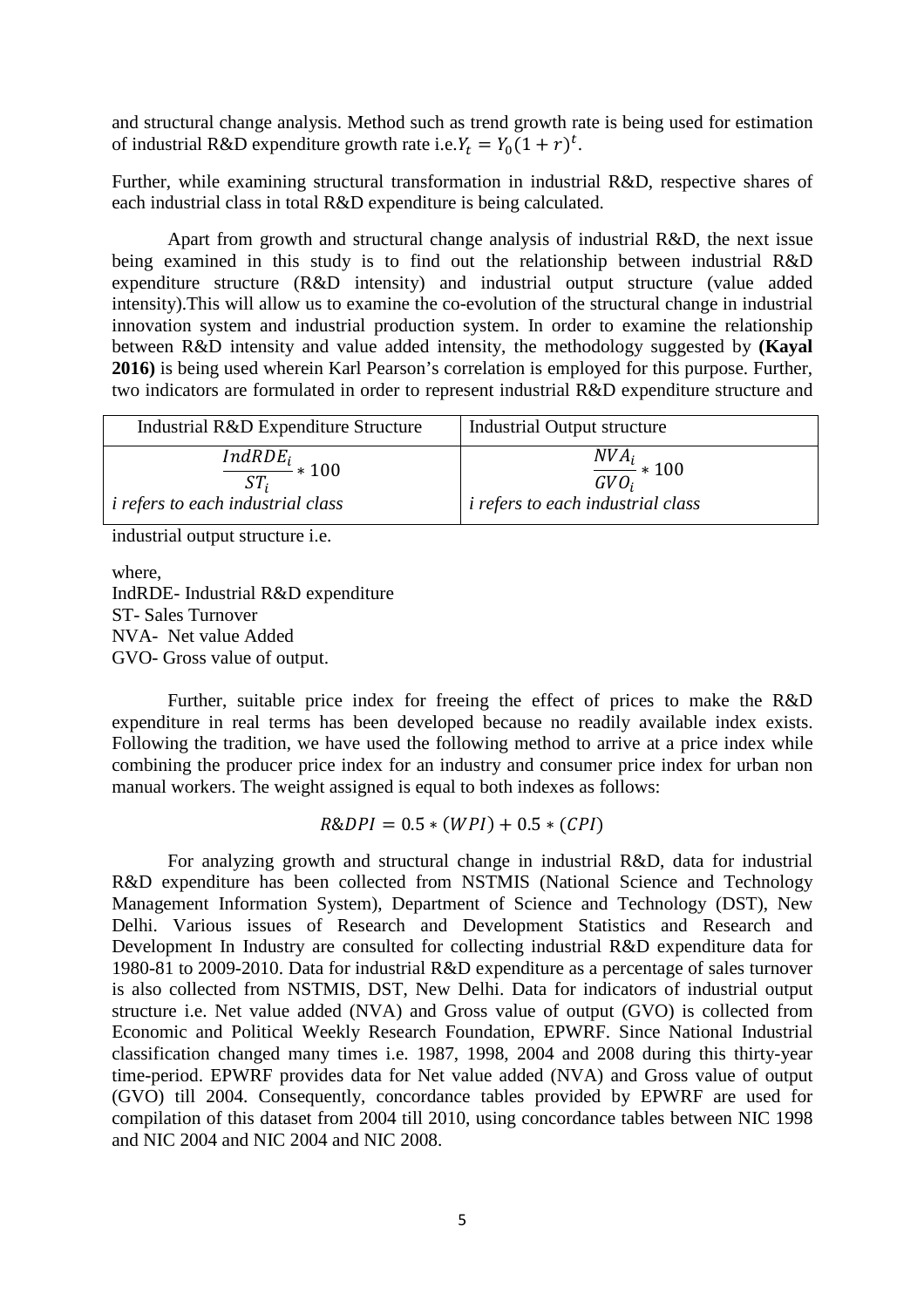#### **IV. Growth and Structural Transformation in Industrial R&D**

**Table-1** shows the trend growth rate of industrial R&D expenditure in public sector, private sector as well as industrial sector as a whole for the period 1980-81-2009-10 as well as for three sub-periods i.e. 1980-81-1989-90, 1990-91-1999-2000 and 2000-01-2009-10. The findings of the public sector R&D highlight that out of all four categories of industrial R&D expenditure, it is M-L-T R&D expenditure recording the highest growth rate of 3.56% during 1980-81-2009-10, followed by H-T (2.37%) and M-H-T(0.10%) whereas negative growth rate of -3.85% is recorded in L-T R&D expenditure. The sub-period analysis exhibit that it is L-T R&D expenditure which registers the highest trend growth rate of 26.77% during  $I^{st}$ subperiod and it subsequently turns out to be negative i.e. -8.63% in III<sup>rd</sup> sub-period. M-L-T R&D expenditure records the significant growth rate of 9.76% during 1980-81-1989-90 but this also shows the entirely contrary trend in IIIrd sub-period, thus turning out to be negative i.e. -0.45%. H-T industrial R&D expenditure also grows at considerable growth rate of 9.42% but declines to very small growth rate of 1.26%. However, it is only M-H-T R&D expenditure showing the rise in its growth rate from 4.76% to 7.67% during Ist to IIIrd subperiod. Thus, growth rate of H-T, M-L-T and L-T declines from Ist to IIIrd sub-period, the former shows decline only whereas the latter two declines as well as become negative, allowing only M-H-T R&D to show increase in its growth from Ist to IIIrd sub-period.

|              | <b>PUBLIC SECTOR</b>            | $(H-T)$ | $(M-H-T)$ | $(M-L-T)$ | $(L-T)$  |
|--------------|---------------------------------|---------|-----------|-----------|----------|
|              | R&D                             |         |           |           |          |
| <b>Years</b> | 1980-81-2009-10                 | 2.37    | 0.10      | 3.56      | $-3.85$  |
|              | <b>SUB-PERIODS</b>              |         |           |           |          |
| (I)          | 1980-81-1989-90                 | 9.42    | 4.76      | 9.76      | 26.77    |
| (II)         | 1990-91-1999-00                 | 0.11    | $-9.58$   | 0.67      | $-14.16$ |
| (III)        | 2000-01-2009-10                 | 1.26    | 7.67      | $-0.45$   | $-8.63$  |
|              | <b>PRIVATE</b><br><b>SECTOR</b> |         |           |           |          |
|              | R&D                             | $(H-T)$ | $(M-H-T)$ | $(M-L-T)$ | $(L-T)$  |
| <b>Years</b> | 1980-81-2009-10                 | 12.78   | 6.65      | 3.09      | 1.97     |
|              | <b>SUB-PERIODS</b>              |         |           |           |          |
| (I)          | 1980-81-1989-90                 | 6.78    | 3.65      | 1.98      | 11.59    |
| (II)         | 1990-91-1999-00                 | 14.97   | 9.37      | 4.45      | 8.04     |
| (III)        | 2000-01-2009-10                 | 12.27   | 9.48      | 3.52      | $-13.69$ |
|              | <b>INDUSTRIAL</b>               |         |           |           |          |
|              | <b>SECTOR R&amp;D</b>           | $(H-T)$ | $(M-H-T)$ | $(M-L-T)$ | $(L-T)$  |
| <b>Years</b> | 1980-81-2009-10                 | 8.33    | 5.15      | 3.29      | 1.58     |
|              | <b>SUB-PERIODS</b>              |         |           |           |          |
| (I)          | 1980-81-1989-90                 | 8.54    | 4.03      | 6.55      | 13.10    |
| (II)         | 1990-91-1999-00                 | 7.33    | 4.80      | 1.99      | 6.36     |
| (III)        | 2000-01-2009-10                 | 9.42    | 9.19      | 0.12      | $-13.53$ |

Table-1: Trend Growth Rate of Industrial R&D Expenditure in Public Sector, Private Sector and Industrial Sector as a Whole (1980-81-2009-10)

Source: Author's Own Calculations

 The private sector industrial R&D growth scenario brings at forefront the fact that out of all the categories, H-T R&D expenditure is dominant thus recording highest trend growth rate of 12.78% during 1980-81-2009-10, followed by M-H-T (6.65%), M-L-T (3.09%) and L-T (1. 97%).Whereas sub-period trend shows that H-T R&D expenditure grows at 6.78% during  $I<sup>st</sup>$  sub-period and its growth rate almost doubles i.e. 12.27% as evident in  $III<sup>rd</sup>sub$ -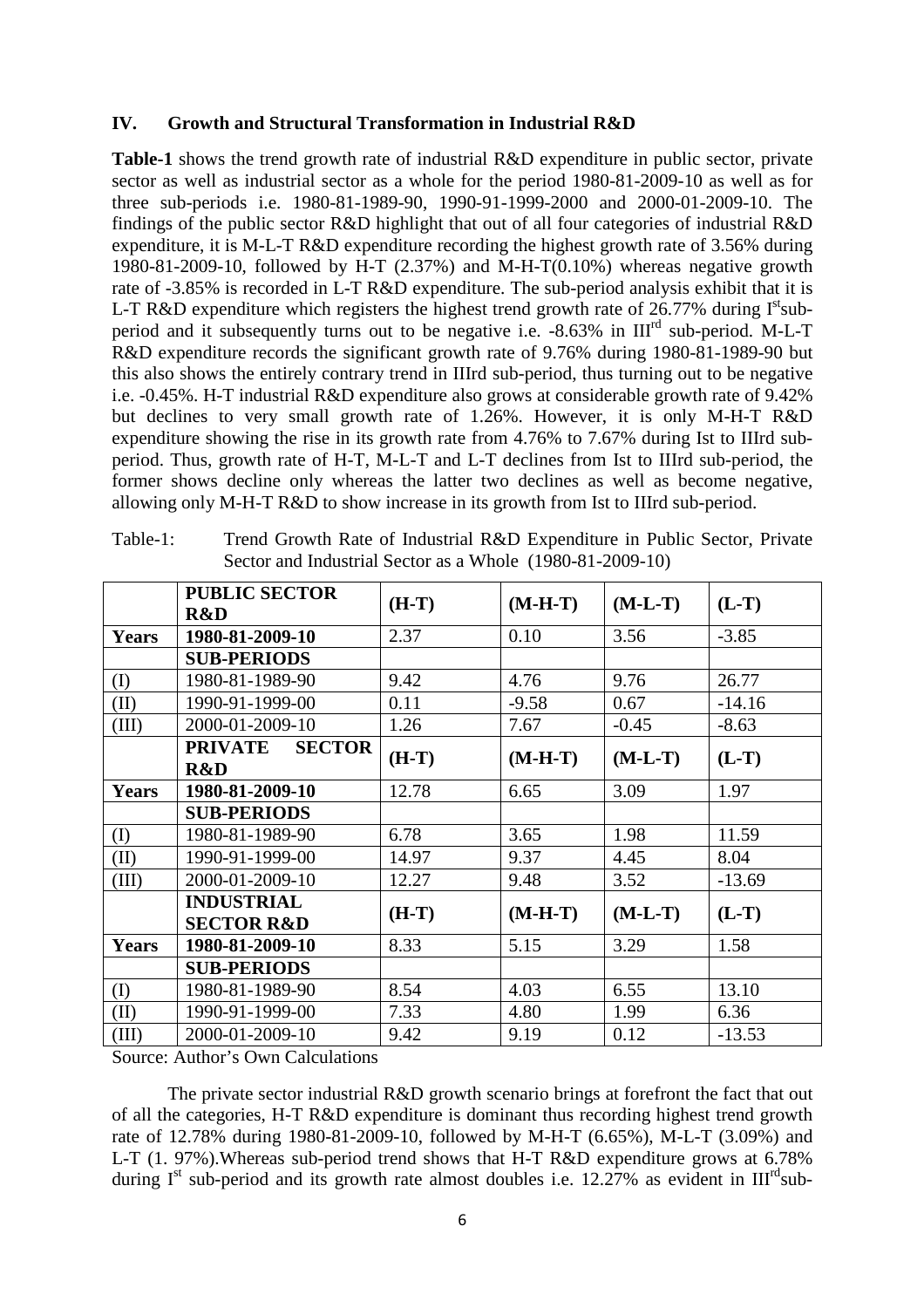period. The growth rate of M-H-T R&D expenditure is nearly 3.65% whereby three-fold rise in its growth is observed in  $III<sup>rd</sup>$  sub-period amounting to 9.48%.M-L-T R&D expenditure on the other hand grows at relatively low growth rate of 1.98% in  $I<sup>st</sup>$  sub-period and its growth rate also increases significantly  $(3.52\%)$  in  $III<sup>rd</sup>$  sub-period but still remains relatively much lower compared to H-T and M-H-T growth rate in  $III^{rd}$  sub-period. L-T R&D expenditure although registering the highest growth rate of 11.59% in  $I<sup>st</sup>$  sub-period, thus subsequently turns out to be significantly negative rate of -13.69% in  $III<sup>rd</sup>$  sub-period. Contrary to H-T, M-H-T and M-L-T which shows rise in their growth rate from  $I<sup>st</sup>$  to  $III<sup>rd</sup>sub-period$ , L-T R&D expenditure shows slippage in its growth rate by considerable extent.

 The findings of the industrial sector R&D as a whole show that it is H-T R&D expenditure which here maintains its leading position by recording significant higher growth rate of 8.33% in 1980-81-2009-10.M-H-T R&D expenditure on the other hand records 5.15% growth rate followed by M-L-T (3.29%) and L-T (1. 58%).H-T and M-H-T industrial R&D expenditure registers a rise in its growth rate from 8.54% to 9.42% and 4.03% to 9.19% during  $I<sup>st</sup>$  to  $III<sup>rd</sup>$  sub-period respectively. Although these two categories i.e. H-T and M-H-T records a rise in their growth rate from  $I<sup>st</sup>$  to  $III<sup>rd</sup>$  sub-period but the rise in H-T growth rate is quite smaller compared to M-H-T which registers more than two-fold rise in its growth rate. M-L-T R&D expenditure while registering quite remarkable growth rate of 6.55% in Ist sub-period shows considerable slippage in its growth, thus coming down to mere 0.12% of growth in  $III<sup>rd</sup>$  sub-period. L-T R&D expenditure comes out to be registering the highest growth rate of 13.10% in  $I<sup>st</sup>$  sub-period but then declines and turns to be negative i.e. -13.53% in  $III^{\text{rd}}$ sub-period.

Table-2 shows the structural change in industrial R&D in public sector, private sector as well as industrial sector as a whole for the period 1980-81 to 2009-10 in India. Industrial R&D expenditure has been classified into High-tech (H-T), Medium high-tech (M-H-T), Medium Low-Tech (M-L-T) and Low-tech (L-T) R&D expenditure. A glance at public sector R&D reveals that high-tech (H-T) R&D expenditures constitute 39.10% of total industrial R&D expenditure in 1980-81 which after a decline in 1990-91, considerably increases its share to 50.55% in 2005-06 but finally decreases to 36.55% in 2009-10. Out of total industrial R&D expenditure, M-H-T also has a considerable share of 40.42% in 1980-81 but its share decreases throughout and finally shrink to 33.88% in 2009-10.Contrarily, the share of M-L-T R&D expenditure in total R&D expenditures shows considerable rise from 19.32% in 1980-81 to 28.99% in 2009-10.Lastly, L-T R&D expenditure has a very trivial share amounting to 1.17% in total industrial R&D expenditure in 1980-81 which further declines to merely 0.58% in 2009-10.

Within private sector R&D, it is clearly evident that H-T industrial R&D expenditure contributes only 15.82% in total industrial R&D expenditure in 1980-81.The share of H-T in total R&D continues to increase throughout and shows very significant rise in total industrial R&D in the year 2005-06 which approximates to 48.88%.Although the share of H-T declines slightly from 48.44% to 44.95% from 2005-06 to 2009-10 but its share has risen very considerably from 15.82% in 1980-81 to 44.95% in 2009-10.The share of M-H-T constitutes very significant proportion of total industrial R&D expenditure i.e. 57.79% in 1980-81 but its share finally decreases to 47.26% in 2009-10.It is clearly revealed that although the share of M-H-T in total industrial R&D expenditure shows decline but it still constitutes considerable proportion of total R&D. Whereas the share of M-L-T as well as L-T R&D expenditure in total industrial R&D expenditure shows discernible fall from 12.24% to 4.86% and 14.15% to 2.93% respectively during 1980-81-2009-10.Together, H-T and M-H-T has been able to secure a major chunk of industrial R&D i.e. 92.21% in total industrial R&D, thus relegating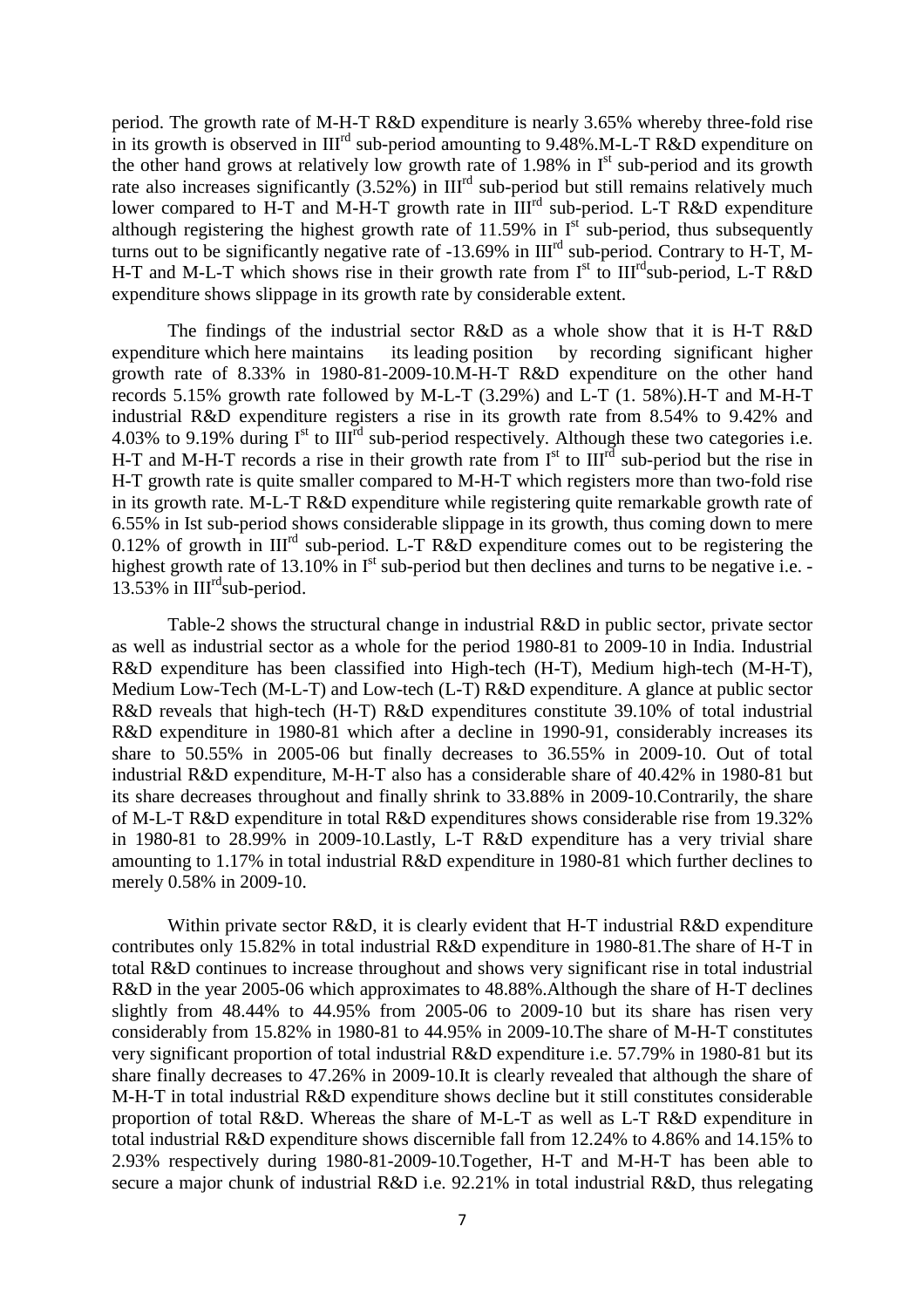| $(1700 - 01 W 2007 - 10)$        |         |           |           |         |              |
|----------------------------------|---------|-----------|-----------|---------|--------------|
| <b>PUBLIC SECTOR R&amp;D</b>     |         |           |           |         |              |
| Years                            | $(H-T)$ | $(M-H-T)$ | $(M-L-T)$ | $(L-T)$ | <b>TOTAL</b> |
| 1980-81                          | 39.10   | 40.42     | 19.32     | 1.17    | 5523.91      |
| 1985-86                          | 35.32   | 39.74     | 22.15     | 2.79    | 8652.56      |
| 1990-91                          | 28.80   | 37.61     | 31.06     | 2.53    | 10103.06     |
| 1995-96                          | 37.07   | 30.96     | 30.62     | 1.35    | 7809.44      |
| 2000-01                          | 47.66   | 19.75     | 31.25     | 1.34    | 10632.25     |
| 2005-06                          | 50.55   | 18.40     | 30.61     | 0.44    | 11409.91     |
| 2009-10                          | 36.55   | 33.88     | 28.99     | 0.58    | 14397.04     |
| PRIVATE SECTOR R&D               |         |           |           |         |              |
| Years                            | $(H-T)$ | $(M-H-T)$ | $(M-L-T)$ | $(L-T)$ | <b>TOTAL</b> |
| 1980-81                          | 15.82   | 57.79     | 12.24     | 14.15   | 7718.70      |
| 1985-86                          | 18.55   | 54.40     | 9.77      | 17.28   | 9906.80      |
| 1990-91                          | 18.50   | 55.64     | 12.40     | 13.46   | 11124.90     |
| 1995-96                          | 20.14   | 61.37     | 6.79      | 11.70   | 23862.07     |
| 2000-01                          | 28.81   | 52.69     | 6.51      | 11.99   | 29117.20     |
| 2005-06                          | 48.88   | 44.95     | 3.11      | 3.05    | 49953.00     |
| 2009-10                          | 44.95   | 47.26     | 4.86      | 2.93    | 55277.83     |
| <b>INDUSTRIAL SECTOR R&amp;D</b> |         |           |           |         |              |
| Years                            | $(H-T)$ | $(M-H-T)$ | $(M-L-T)$ | $(L-T)$ | <b>TOTAL</b> |
| 1980-81                          | 25.53   | 50.54     | 15.20     | 8.73    | 13242.48     |
| 1985-86                          | 26.37   | 47.57     | 15.54     | 10.53   | 18559.36     |
| 1990-91                          | 23.40   | 47.06     | 21.28     | 8.26    | 21227.96     |
| 1995-96                          | 24.30   | 53.84     | 12.66     | 9.21    | 31691.15     |
| 2000-01                          | 33.85   | 43.88     | 13.12     | 9.14    | 39749.44     |
| 2005-06                          | 49.19   | 40.02     | 8.22      | 2.57    | 61365.64     |
| 2009-10                          | 43.79   | 45.08     | 8.65      | 2.48    | 68759.70     |

the share of M-L-T and L-T R&D expenditure to a very minor position nearing about 7.79% in 2009-10.

Table-2: Structural Change in Industrial R&D: Public, Private and Industrial Sector  $(1080.81 \text{ to } 2000.10)$ 

Note(I) Data of Industrial R&D expenditures is given in millions.

(II) Data of Industrial R&D expenditures is at 2004-05 constant prices.

Source: Author's Own Calculations

Within Industrial sector R&D as a whole, it is noticeable that H-T R&D expenditure has a share of 25.53% in total industrial R&D expenditure in 1980-81.Its share has risen by significant amount (almost 70%) i.e. 43.79% in 2009-10 in total R&D. M-H-T R&D expenditure shows a slight fall in its share from 50.54% in 1980-81 to 45.08% in 2009- 10.Despite this, H-T and M-H-T continue to maintain their dominant position in total industrial R&D expenditure, thus together contributing a share of about 88.87% in total industrial R&D expenditure in 2009-10.Whereas the share of other two categories i.e. M-L-T and L-T in total R&D expenditure has slipped from 15.20% to 8.65% and 8.73% to 2.48% respectively during 1980-81 to 2009-10.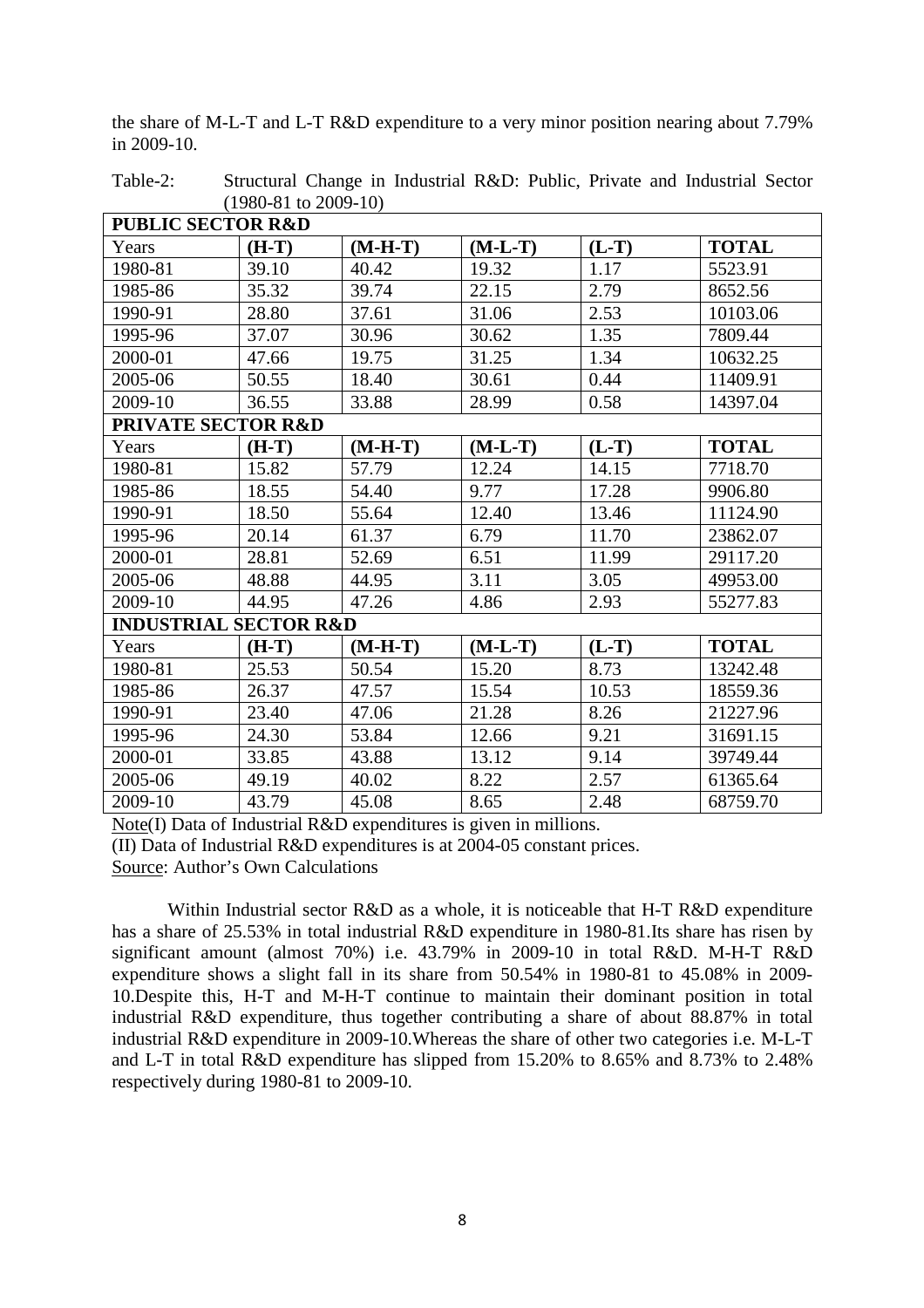#### **V. Growth and Structural Transformation in Industrial Value added**

|                    | <b>INDUSTRIAL</b><br><b>SECTOR</b> | $(H-T)$ | $(M-H-T)$ | $(M-L-T)$ | $(L-T)$ |
|--------------------|------------------------------------|---------|-----------|-----------|---------|
| Years              | 1980-81-2009-10                    | 8.81    | 7.97      | 8.9       | 5.97    |
| <b>SUB-PERIODS</b> |                                    |         |           |           |         |
| (I)                | 1980-81-1989-90                    | 10.54   | 6.98      | 5.55      | 5.67    |
| (II)               | 1990-91-1999-00                    | 9.21    | 9.90      | 9.11      | 6.72    |
| (III)              | 2000-01-2009-10                    | 14.41   | 13.46     | 17.5      | 8.77    |

Table-3 Trend Growth Rate of Industrial Value Added (1980-81-2009-10)

NOTE (I) Data of industrial value added is given in millions.

(II) Data of industrial value added is given in 2004-05 constant prices.

Source: Author's Own Calculations

**Table-3** shows the trend growth rate in industrial value added for the period 1980-81- 2009-10 and also for three sub-periods for four industrial categories i.e. H-T, M-H-T, M-L-T and L-T. A glance at table-3 shows that M-L-T category ranks top (8.9%), followed by H-T (8.81%) and M-H-T (7.97%) with the L-T registering 5.97% growth rate in 1980-81-2009- 10.The sub-period trend shows that H-T category registers highest growth rate i.e. 10.54% in sub-period-I followed by M-H-T (6.98%) whereas growth rate of M-L-T and L-T approximates 5%-6%. The growth rate of H-T shows rise from 10.54% to 14.41% during  $I<sup>st</sup>$  to  $III<sup>rd</sup>$  sub-period. The growth rate of M-H-T and M-L-T records more than twofold and threefold expansion i.e. from 6.98% to 13.46% and from 5.55% to 17.5% respectively. Finally, the growth rate of L-T also shows considerable increase from 5.67% to 8.77%. The growth rate of all industrial categories shows continuous increase from  $I<sup>st</sup>$  to  $II<sup>nd</sup>$  and then to  $III<sup>rd</sup>$ subperiod except H-T category whose growth rate declines slightly in  $II<sup>nd</sup>$  sub-period.

| Years   | $(H-T)$ | $(M-H-T)$ | $(M-L-T)$ | $(L-T)$ | <b>TOTAL</b> |
|---------|---------|-----------|-----------|---------|--------------|
| 1980-81 | 6.17    | 26.52     | 30.07     | 37.24   | 480894       |
| 1985-86 | 7.37    | 27.80     | 29.95     | 34.88   | 659428       |
| 1990-91 | 7.36    | 29.90     | 29.00     | 33.74   | 1003509      |
| 1995-96 | 7.77    | 35.81     | 28.73     | 27.69   | 1672537      |
| 2000-01 | 8.10    | 29.99     | 28.06     | 33.84   | 1712841      |
| 2005-06 | 8.42    | 30.16     | 36.66     | 24.76   | 3059250      |
| 2009-10 | 9.88    | 31.29     | 36.48     | 22.30   | 4644089      |

Table-4 Structural Change in Industrial Value Added (1980-81-2009-10)

Source: Author's own estimates.

 **Table-4** shows the structural change in industrial value added for four industrial categories i.e. H-T, M-H-T, M-L-T and L-T for the period 1980-81-2009-10. The share of H-T in total value added is 6.17% in 1980-81 which increases throughout and finally rises to 9.88% in 2009-10. M-H-T constitutes a significant proportion of industrial value added i.e. 26.52% in 1980-81, its share continues to increase and shows a significant rise to 35.81% in 1995-96. The share of M-H-T although registering a decline to 29.99% in 2000-01, starts increasing afterwards and finally becomes 31.29% in 2009-10.The share of H-T and M-H-T together increases from 32.69% in 1980-81 to 41.17% in 2009-10.M-L-T contributes nearly 30.07% in total value added and its share after a decline till 2000-01,finally increases to 36.48% in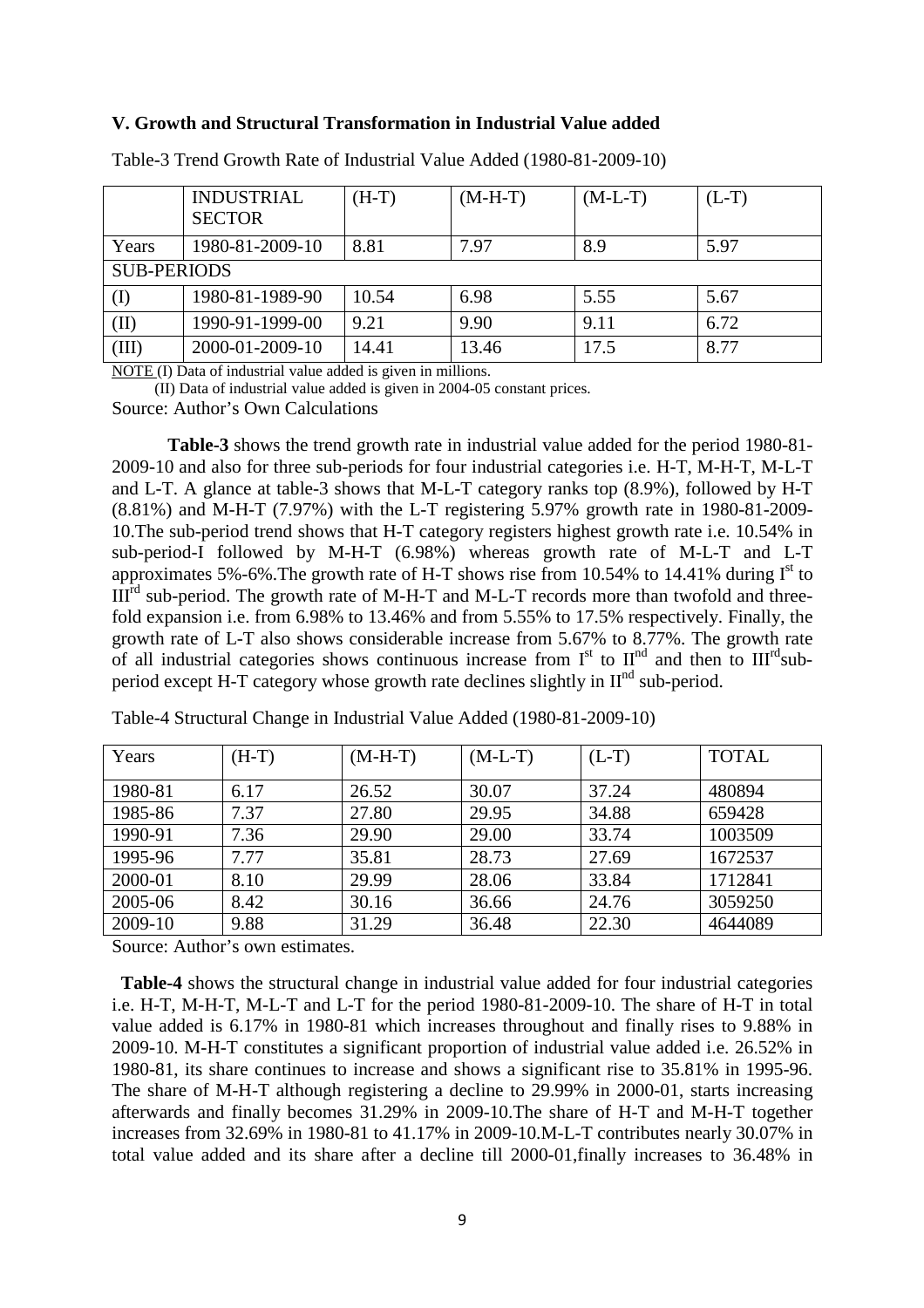2009-10. Although L-T category initially has a major chunk in industrial value added i.e. 37.24% in 1980-81 finally shows a significant drop to mere 22.30% in 2009-10.

#### **VI. Relationship between Industrial R&D Expenditure and Industrial Structure**

After examining Growth and Structural change in industrial R&D, the next issue being examined is to find out the relationship between industrial R&D structure and industrial output structure. The literature in this regard provides well-marked evidence that there exists positive relationship between industrial R&D structure (R&D intensity) and industrial output structure (value added intensity) where higher R&D intensity industries should have higher value added and industries characterized by higher value added should have higher R&D intensities. Therefore, it is hypothesized in the present study that there would be positive relationship between R&D intensity and value added intensity. In order to empirically examine the relationship between R&D intensity and value added intensity, the methodology suggested by **Kayal (2016)** is being pressed for use wherein Karl Pearson's correlation coefficient is employed.

Table 5: Relationship between Industrial R&D Expenditure and Industrial Structure (1980-81 to 2009-10)

| Sr. No.        | <b>INDUSTRIES</b> | Whole       | Sub-Period- | Sub-Period- | Sub-Period-   |
|----------------|-------------------|-------------|-------------|-------------|---------------|
|                |                   | Period      |             | Н           | Ш             |
|                |                   | $(1980-81-$ | $(1980-81-$ | $(1990-91-$ | $2000 - 01 -$ |
|                |                   | $2009-10$   | $1989-90$   | $1999-00$   | $2009 - 2010$ |
|                |                   |             |             |             |               |
|                | $H-T$             | $.420*$     | $.702*$     | .019        | $-439$        |
| $\overline{2}$ | $M-H-T$           | .190        | $-.330$     | $-.491$     | .016          |
| 3              | $M-L-T$           | $-.266$     | $-.206$     | $-.505$     | $-.415$       |
|                | $L-T$             | .205        | $-.140$     | $-.095$     | .302          |

**Note**\*Correlation is significant at 0.05 level.

**Source:** Author's Own calculations.

Table-5 exhibits the relationship between industrial R&D expenditure structure and industrial output structure in all four industrial categories i.e. H-T, M-H-T, M-L-T and L-T through Karl Pearson's correlation coefficient for 1980-81-2009-10 and also for three subperiods i.e. 1980-81-1989-1990,1990-91-1999-2000 and 2000-01-2009-10. Findings of the Karl Pearson's correlation shows that H-T category shows significantly positive correlation(.420\*) between industrial R&D expenditure structure and industrial output structure during 1980-81-2009-10, followed by L-T (.205) and M-H-T (.190).Contrarily, M-L-T shows the negative correlation between industrial R&D expenditure and industrial output structure i.e.-.266. However, the relationship between industrial R&D expenditure and industrial output structure as exhibited by four industrial categories during different subperiods brings out the picture that H-T category although showing highly significant positive correlation  $(.702^*)$  during  $I<sup>st</sup>$  sub-period  $(1980-81-1989-1990)$ , thus later on shows low correlation (.019) in  $II<sup>nd</sup>$  sub-period (1990-91-1999-2000) and subsequently turns out to be negative i.e. -.439 in III<sup>rd</sup>sub-period (2000-01-2009-10).M-H-T category on the other hand is found to have negative correlations between industrial R&D expenditure and industrial output structure during  $I^{st}$  and  $II^{nd}$  sub-periods i.e. -.330 and -.491 respectively and low correlation (.016) in  $III<sup>rd</sup>$  sub-period. Medium Low-tech (M-L-T) thus shows negative correlation between industrial **R&D** expenditure and industrial output structure in all three sub-periods i.e. -.206, -.505 and -.415 respectively. Lastly, L-T shows low negative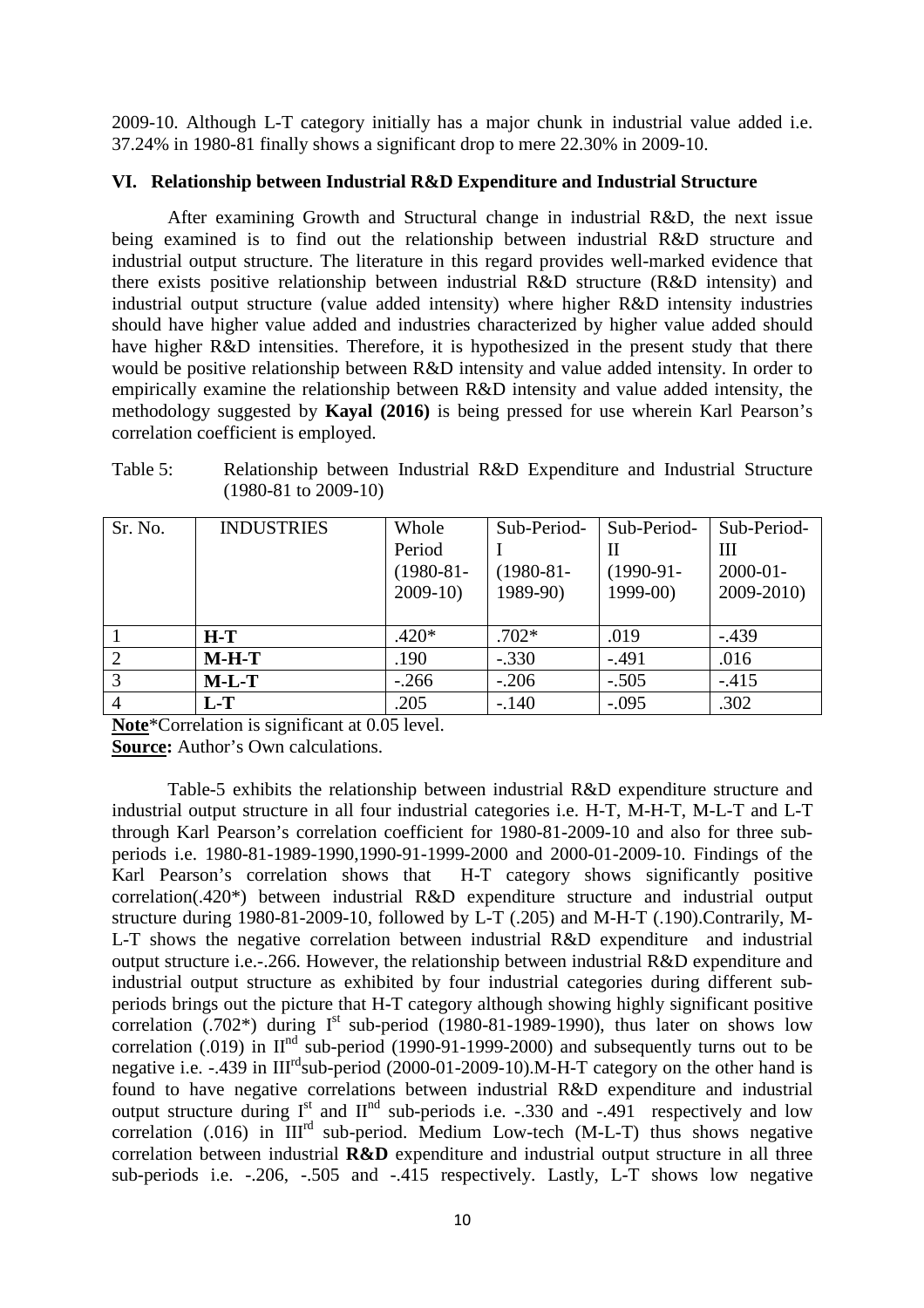correlation in  $I<sup>st</sup>$  and  $II<sup>nd</sup>$  sub-period i.e. -.140 and -.095 respectively and positive (.302) in IIIrd sub-period.

Table-6: Relationship between structural change in Industrial R&D and Industrial value added: Karl Pearson's correlation coefficient.

| <b>INDUSTRIES</b>   | Correlation coefficient |
|---------------------|-------------------------|
| $H-T$               | $0.74*$                 |
| $M-H-T$             | 0.29                    |
| $M-I$ <sub>-T</sub> | $-0.74*$                |
| 7 - T               | $0.83**$                |

**\***Correlation is significant at 0.05 level

**\*\***Correlation is significant at 0.01 level

**Table-6** shows the relationship between structural change in industrial R&D and industrial value added for all four industrial categories. Evident from the table that there exists a significant positive relationship (0.74\*) between structural change in industrial R&D and industrial value added for H-T industrial category as the share of both H-T R&D in total manufacturing R&D and H-T output in manufacturing output has increased. M-H-T category records a low positive correlation (0.29) between structural change in industrial R&D and industrial output. It is only M-L-T category where the relationship between structural change in industrial R&D and industrial output is found to be negative of the order i.e. -0.74\* as the share of M-L-T R&D in manufacturing R&D has shown decline whereas share of M-L-T output in manufacturing output has shown rise. The last industrial category i.e. L-T shows a highly significant positive correlation (0.83<sup>\*</sup>) between structural change in industrial R&D and industrial output. The reason for such high positive correlation is that the share of both L-T R&D in manufacturing R&D and L-T output in manufacturing output has shown a significant decline respectively.

Table-7: Relationship between structural change in Industrial R&D and industrial value added (Lagged Effects)

| ັ                 |                         |
|-------------------|-------------------------|
| <b>INDUSTRIES</b> | Correlation coefficient |
| $H-T$             | $0.93*$                 |
| $M-H-T$           | $-0.27$                 |
| $M-L-T$           | $-0.64$                 |
| $L-T$             | 0.71                    |

\* Correlation is significant at 0.05 level.

**Table-7** shows the lagged relationship between industrial R&D and industrial output in all four industrial categories where H-T category shows a very significant positive correlation i.e. 0.93\*. Other two industrial categories i.e. M-H-T and M-L-T show a negative correlation i.e. -0.27 and -0.64 respectively. Lastly, a positive relationship is found in L-T category i.e. 0.71.It can be gauged from the table structural change in industrial R&D has its positive lagged impact on structural change in industrial output in H-T and L-T industrial categories only whereas negative relationship is found in the remaining two categories i.e. M-H-T and M-L-T.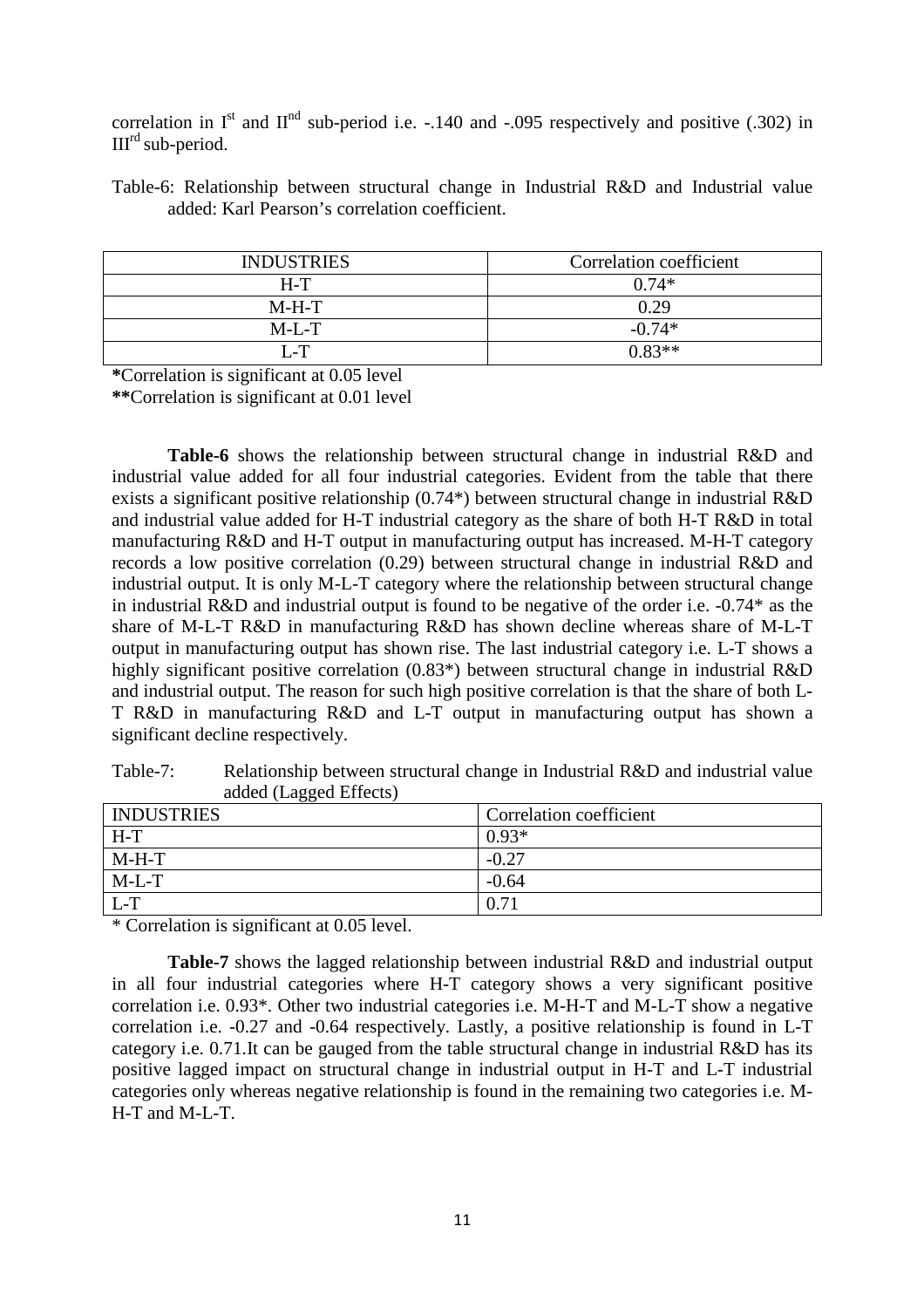#### **VII Conclusion**

The contribution of the present study to existing literature lies in the fact that it has endeavored to examine two relatively neglected areas of research. It provides empirical insights about how structural transformation in industrial innovation system takes place in India. It also examines the co evolution of the structural change in industrial innovation system and industrial output system. The empirical evidence suggests that structural transformation in industrial R&D has taken place. The shares of H-T and M-H-T industrial R&D in total industrial R&D shows rising trend, whereas M-L-T and L-T industrial R&D shows decline in their respective shares in total industrial R&D. The study further concludes that broad structural transformation is witnessed in industrial output structure also. While examining co-evolution of the structural change in industrial innovation system and industrial output system, it is noticeable that structural change in industrial R&D is positively correlated with structural change in industrial output structure in three industrial categories i.e. H-T(0.74\*), M-H-T (0.29) and L-T (0.83\*) respectively whereas negative relationship is found in M-L-T category to the order of -0.74%. The major public policy implication that emerges from this study is that strengthening innovation system will help to determine the future industrial structure. This study also helps us to identify future areas of research where scholars should draw their attention to examine co-evolution of innovation system and industrial and trade structure of a developing economy.

#### **References**

- Bagchi, A.K.(1987)*Public Intervention and Industrial Restructuring In China, India and Republic of Korea,* **International Labour Organisation and Asian Employment Programme (ARTEP), New Delhi**
- Chenery, H. B. (1960) 'Patterns of Industrial Growth' *The American Economic Review*, Vol. 50, pp. 624-654.
- Chenery H. B., Robinson, S. and Syrquin, M. (Eds.)(1986) *Industrialization and Growth: A Comparative Study*, Oxford University Press, New York.
- Cohen, M. and Levinthal, A. (1989) 'Innovation and Learning: The Two Faces of R&D', *The Economic Journal,* Vol. 99, pp.569-596.
- Department of Science and Technology (DST) '*Research and Development Statistics', Various Issues*, NSTMIS, New Delhi, India.
- Department of Science and Technology DST) '*Research and Development in Industry'*, *Various Issues*, NSTMIS, New Delhi, India.
- Fagerberg, J. and Verspagen, B.(2002), 'Technology-gaps, innovation diffusion and transformation : an evolutionary approach', *Research Policy*, Vol. 31, pp. 1291-1304.
- Freeman,C.(1995) 'The 'National System of Innovation' in historical perspective', *Cambridge Journal of Economics*, Vol.19 pp 5-24.
- Griliches,Z.(1980) 'R&D and The Productivity Slowdown', *American Economic Review,*  Vol. 70(2), pp. 343-348.
- Hoffman, W.G. (1958) *Growth of Industrial Economies*, Manchester University Press, Manchester.
- Joseph, K.J. (2009) Sectoral innovation system in developing countries: the case of ICT in India in Lundvall, B.A., Joseph, K.J., Chaminade, C. and Vang, J (Eds): Handbook Of Innovation Systems and Developing Countries Building Domestic Capabilities in a Global Setting.
- Kadar, B. (1984) *Structural Changes in The World Economy*, St. Martin's Press, New York.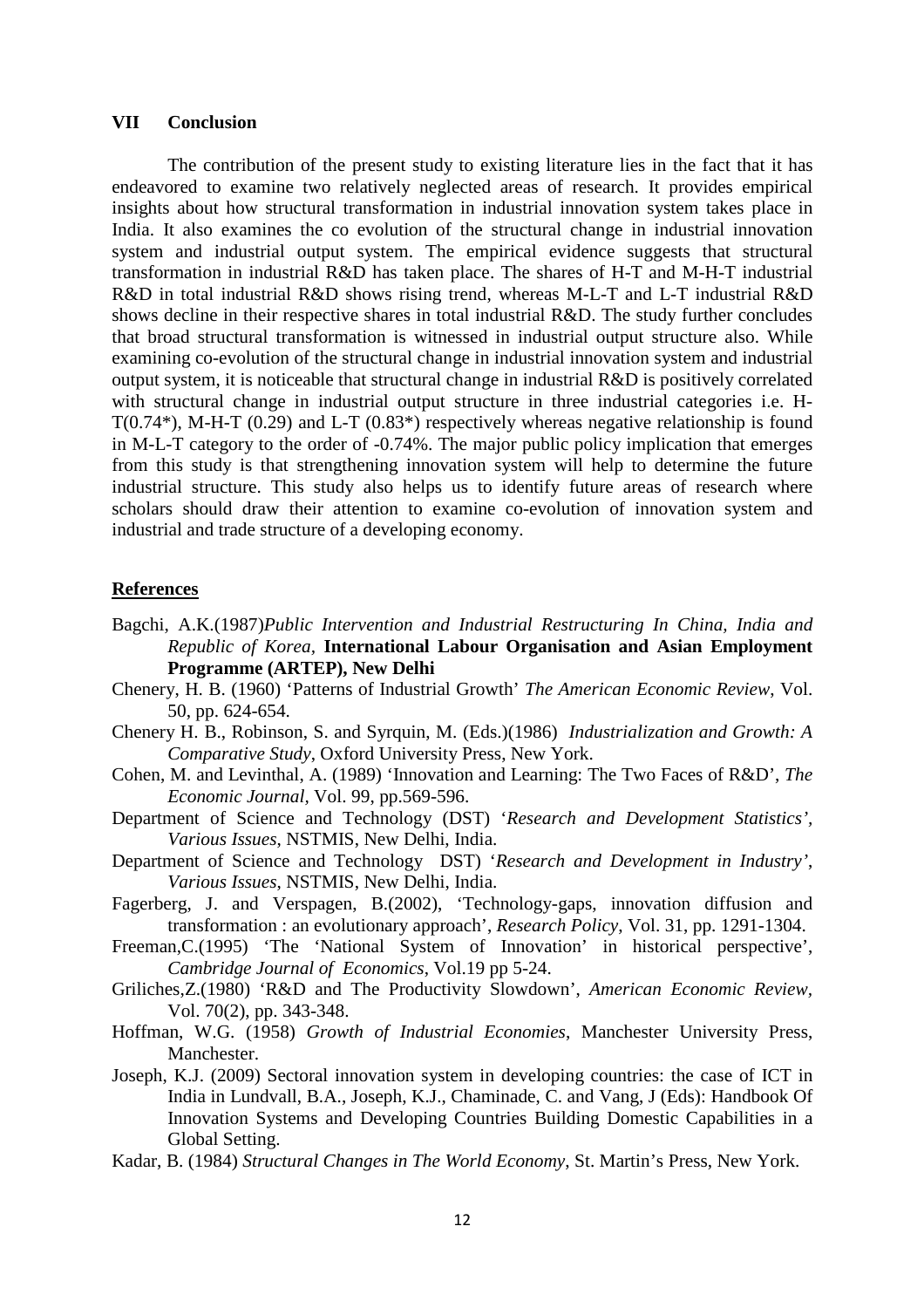- Kayal, A.A.(2016) 'R&D Intensity: An empirical analysis of its relation to the structure of the manufacturing sector in OECD countries', *International journal of technology management and sustainable development,* Vol 15, pp. 61-81.
- Kuznets, S. (1966) *Modern Economic Growth: Rate Structure and Spread*, Yale University Press, New Haven.
- Lucas, R.E. (1988) 'On The Mechanics Of Economic Development', *Journal of Monetary Economy*, Vol. 22, pp. 3-42.
- Mani, S. (1997), 'Government Intervention In Industrial R&D, Some Lessons From The International Experience For India', *Working Paper No.281,* Trivandrum: Centre For Development Studies.
- Mani, S. (2006), 'The Sectoral System of Innovation Of Indian Pharmaceutical Industry', *Working Paper No* 382, Trivandrum: Centre For Development Studies.
- Mani, S. (2010), 'The Flight from Defense to Civilian Space: Evolution of The Sectoral System of Innovation Of India's Aerospace Industry', *Working Paper No.428,*  Trivandrum: Centre For Development Studies.
- Malerba, F.(2002) 'Sectoral systems of innovation and production', *Research Policy,* Vol. 31, pp. 247-264.
- Miozzo, M. and Walsh, V.(2006) '*International Competitiveness and Technological Change',* Oxford University Press, New York.
- Nayar, B.R. (1983) 'India's Quest For Technological Independence *Policy Foundation and Policy Change* Volume-I, Lancer Publishers, New Delhi, India.
- Nelson, R.R. (1993), 'National Systems of Innovation: A Comparative Study. Oxford: Oxford University Press, 1993.
- Palan, N. and Schmiedeberg, C. (2010) 'Structural Convergence of European Countries', *Structural Change and Economic Dynamics,* Vol.21, pp.85-100.
- Romer, P.M. (1986) 'Increasing Returns and Long-Run Growth', *The Journal of Political Economy*, Vol. 94, pp. 1002-1037.
- Salter, W.E.G. (1960) *Productivity and Technical Change*, Cambridge University Press, Cambridge.
- Solow, R. M. (1957) 'Technical Change and the Aggregate Production Function', *The Review of Economics and Statistics*, Vol. 39, pp. 312-320.
- Szirmai, A.(2012) 'Industrialisation as an engine of economic growth in developing countries 1950-2005', *Structural Change and Economic Dynamics,* Vol. 23, pp. 405-420.
- Terleckyj, N.E.(1980) 'Direct and Indirect Effects Of Industrial Research and Development On the Productivity Growth Of Industries' in J.W. Kendrick and B. Vacarra, eds., *New Developments in Productivity Measurements Studies in Income and Wealth,* Vol. 41.
- Watkins A., Papaioannou T., Mugwagwa J., Kale Dinar (2015) 'National innovation systems and the intermediary role of industry associations in building institutional capacities for innovation in developing countries: A critical review of literature', *Research Policy*, Vol. 44, pp. 1407-1419.